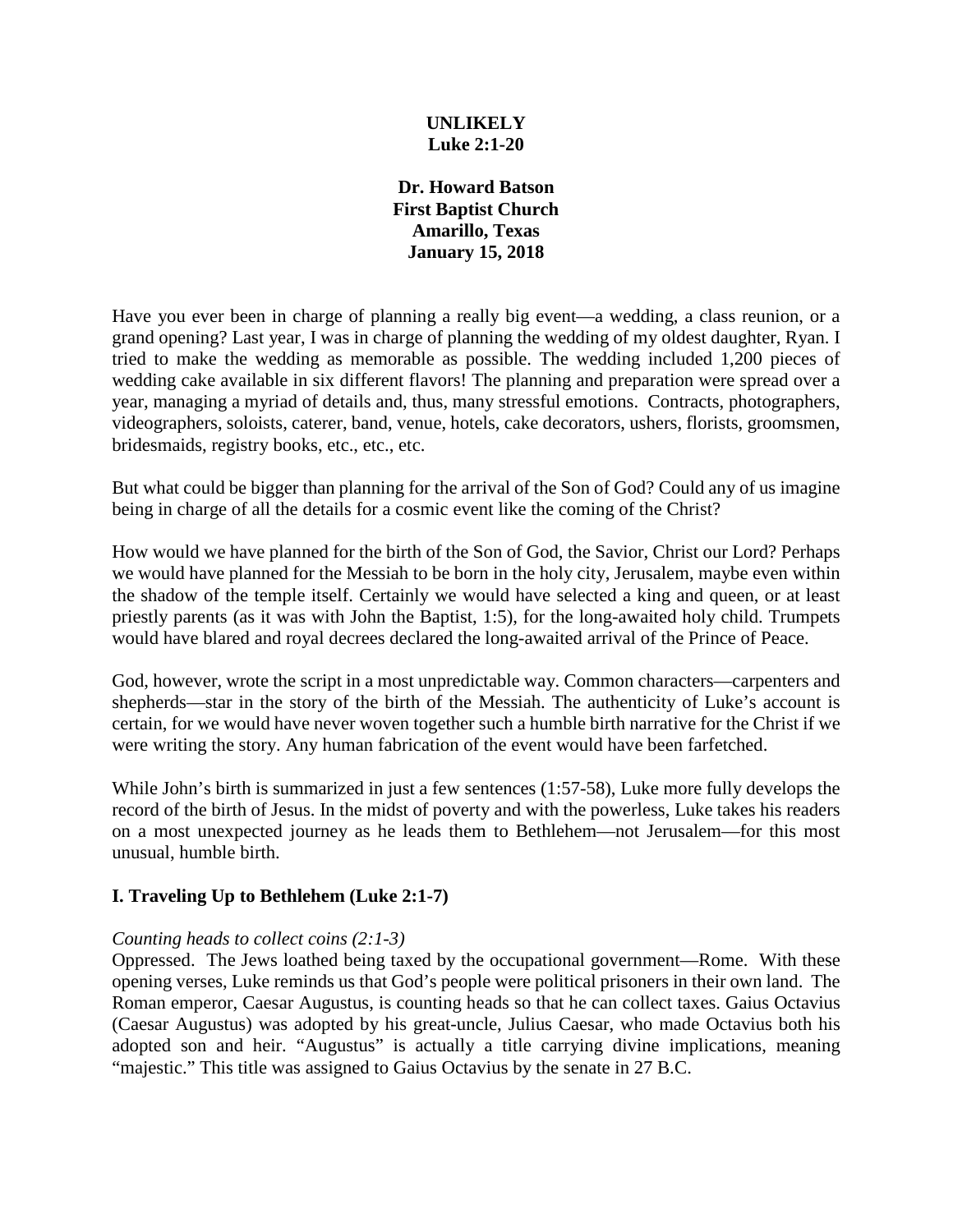Publius Sulpicius Quirinius was governor of Syria from A.D. 6 to A.D. 7. Yet, Jesus' birth had to occur no later than 4 B.C. because this is the year of Herod the Great's death. An inscription discovered in Antioch, however, may refer to Quirinius as the leading military officer before Herod's death. Thus, he was virtually the emperor's viceroy. The word used for "governor," moreover, is a broader term that may relate to several types of administrative positions. No conflict exists, therefore, when both names appear in the birth narrative.

The census itself was an unwelcome reminder that Israel was a conquered people living under the hegemony of Roman rule. Making a reference to the census no less than four times (2:1, 2, 3, 5), Luke wants his reader to be aware of its intrusion into the lives of God's people. This decree (imperial edict), enforced by a pagan people, was an attempt to first count heads so that Caesar could next count coins—taxes.

### *Registering as required (2:4-5)*

As a result of Caesar Augustus' decree, Joseph and the expecting mother, Mary, travel to Bethlehem where Jesus will be born. We cannot help but note that while Luke tells us that Jesus' reign will have no end (1:33), historians tell us that Caesar Augustus' reign ended with his death in A.D. 14.

Being a descendant of David (1:27), Joseph has to travel to "the city of David." With the skill of a master narrator, Luke describes Joseph's journey as "went up" to "the city of David." The firsttime reader surely supposes that these two descriptions designate Jerusalem (2 Samuel 5:6-7, 9; 6:10, 12, 16; 2 Kings 9:28). This seemingly obvious expectation, however, is upended when Luke clearly states Bethlehem as the birthplace (2:4). Like David, Jesus has Bethlehem as his birthplace (1 Samuel 16, 17:12-16, 58). The prophet Micah said long before:

"But you, Bethlehem Ephrathah, though you are small among the clans of Judah, out of you will come for me One who will be ruler over Israel, whose origins are of old, from ancient times" (Micah 5:2).

Usually, women were not required to register. While Luke is silent about "why" Mary makes the difficult journey with Joseph from Nazareth to Bethlehem, we can assume that being left behind in Nazareth would have exposed her to wagging tongues and caustic gossip. Apparently, the townspeople had unholy explanations for Jesus' birth that did not include Mary's virginity (John 8:41). Others might also argue that as she approached the end of her pregnancy, Mary did not want to risk being away from Joseph.

### *Settling for a "stable" (2:6-7)*

Luke likens Jesus' birth to that of an ordinary peasant baby born in the backwater of the Roman Empire. He is wrapped in bands of cloth that create a soothing sense of security. Luke, thus, implies that, in many ways, Jesus shares the lot of all mortals. Such binding, moreover, may foreshadow the future wrapping of Jesus in burial linens (Luke 23:53).

Finding no "guest room," Joseph secures a first-floor stable as the only available shelter for his expecting wife. The place of Jesus' birth was most likely a barn which was attached to an ordinary peasant dwelling. Picture an overcrowded Palestinian peasant home. The animals were under the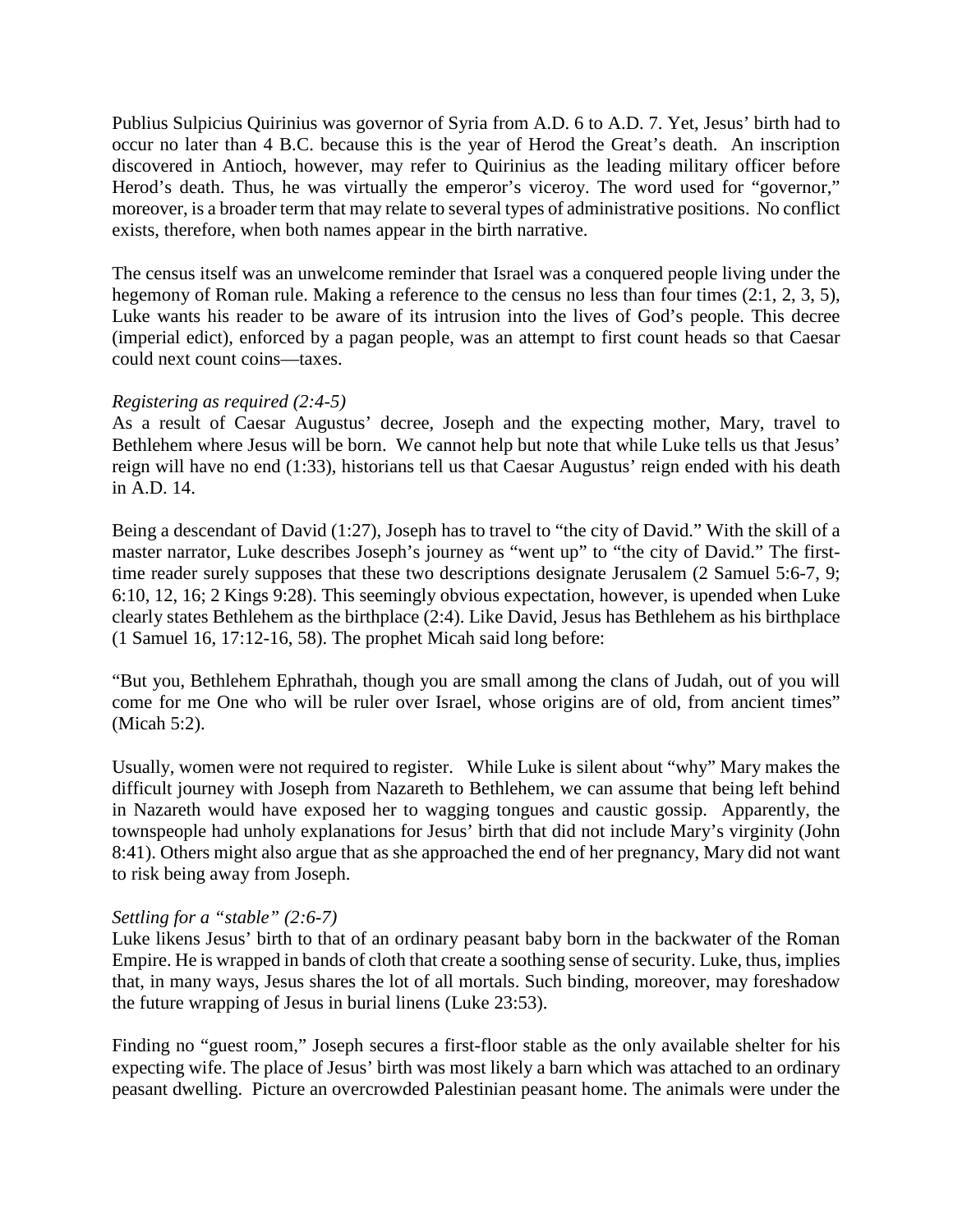same roof as the family dwelling. The areas were only separated by the raised platform for the family area. The word translated "inn" (*kataluma*) is also used elsewhere in Luke to describe a simple guest room (22:11). The official noun for a commercial "inn" (*pandocheion*) is not used here, but, rather, in 10:34 in the parable of the Good Samaritan. The standard home consisted of two main rooms: one in which the family cooked and slept and another room, the guest room, as described here. With the guest room (*kataluma*) already occupied, Joseph and his wife do the best they can, finding shelter where the family animals (who are likely out in the pasture this time of year) are ordinarily housed. Therefore, having carefully chosen his words, Luke is indicating that with the guest room already occupied, Jesus was born in the stable below.

The word "manger," moreover, is better translated "feeding trough." The Savior who will later die a shameful death on a wooden cross (Deuteronomy 21:23; Galatians 3:13) finds his beginning in a common feeding trough, a mundane manger. As Martin Hengal notes, "His head rests where cattle have fed."

# **II. Declaring Good News (Luke 2:8-20)**

### *Watching the flocks (2:8-9)*

Luke has already given clear hints that shepherds would be the next supporting cast members coming across his narrative stage. He has continually mentioned David, the shepherd king (1 Samuel 16:11-13; David is mentioned in 1:27, 32, 69; 2:4). Not only has he tipped his hand by talking about David, he has also spoken about the lowly (1:52). Hardly anyone in Jewish culture was ranked lower than shepherds. While we might romanticize the occupation of a shepherd, at the time of Jesus' birth they were generally thought of as being dishonest and, certainly, ceremonially unclean according to the standards of the law.

Ironically, Luke's selection of lowly characters such as shepherds rightly foreshadows the fact that Jesus came for the "outcast and sinners." According to Luke, in fact, such shepherds were the first recipients of God's good news.

Shepherds were generally "out in their fields" during the months of March thru November. Nothing, however, in the two birth accounts in the New Testament ties Jesus' birth to any specific date.

Luke could hardly have chosen a greater contrast when he follows up lowly shepherds with an angel of the Lord. The angel is nameless, probably because only the message matters. This is the third angelic announcement in the infancy material (see Luke 1:5-25; 26-38). The angel is accompanied by "the glory of the Lord" shining around the shepherds. Old Testament readers are well aware that "the glory of the Lord" is associated with the tabernacle and, later, the temple (Exodus 40:34-35; 1 Kings 8:11; 2 Chronicles 5:13-14; Psalm 63:2). On this occasion, however, the glory is associated with neither the tabernacle nor temple in Jerusalem, but with lowly shepherds in an open field who were doing little more than keeping watch over their flock.

### *Including all people (2:10-12)*

As has already been witnessed in Luke's account, fear is the first human reaction to contact with the divine (see 1:13, 30). The angel, however, has nothing but "good news" for the shepherds. The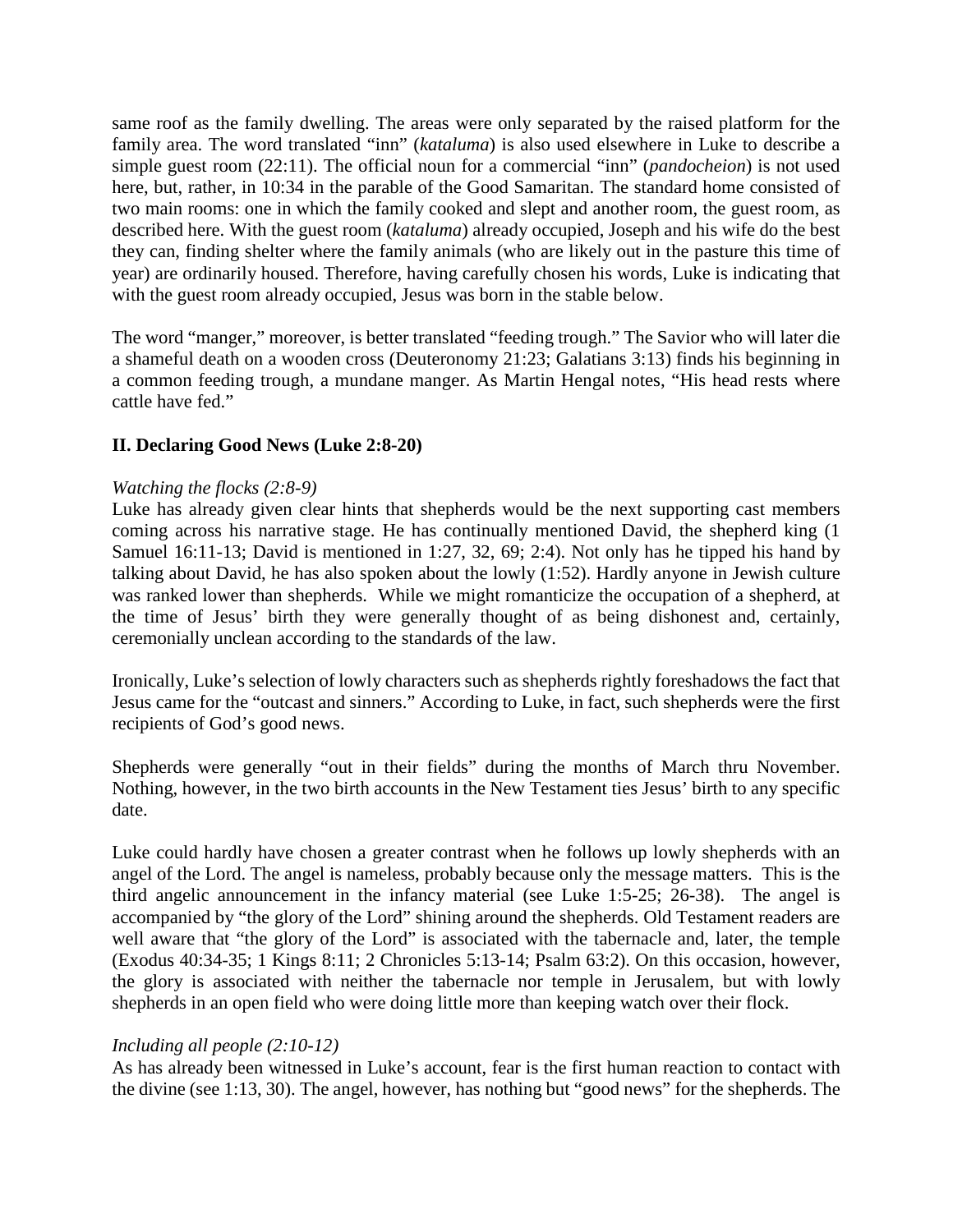word used by the angel, "good news" (*euangelion*) was a term used by the Romans to announce the glad tidings concerning the birth of an heir to the emperor or his ascension to the throne. This term takes on an entirely new meaning, however, as it is redefined by the good news story, the gospel, of Jesus. In Isaiah 40-46, the "good news" concerns the arrival of God (40:9) and God's saving reign of peace and justice  $(52:7)$ , all for the outcast  $(61:1-2)$ .

This good news, moreover, is not something for which the shepherds will have to wait. It has been fulfilled "today." Luke uses the term "today" to connect the yesterday of God's promises and Old Testament prophecies to their present fulfillment (4:21; 5:26; 19:5, 9; 23:43). Consistent with Luke's writings, he makes clear that the announcement of the arrival of the Savior is for everyone, including the Gentiles (Acts 15:1-29; 18:10).

I've always enjoyed the story about the five-year-old who was assigned to play the part of the "angel of proclamation" in his church's annual Christmas pageant. The volunteer director had rehearsed the lines over and over, trying to teach the little boy that as the spotlight shines on his face, he was to deliver his lofty lines: "Fear not, for behold I bring you good news of great joy which shall be for all people everywhere. For unto you is born this day in the city of David a Savior, who is Christ the Lord." Despite all the practice and best intentions, however, stage fright got the best of the little actor. With the spotlight beaming on his face and all ears tuned to his message, he paused, panicked, and then paraphrased the proclamation into his own words, "Boy, have I got some good news for you!"

That is the gospel, is it not? God has good news for all people: The Savior is here.

The angel's description of the newborn baby is "a Savior, who is Christ the Lord." "Savior" is a word specifically used of God himself, the God who delivers his people (1 Samuel 10:19; Isaiah 45:15, 21). This role, appropriately enough, is now also given to Jesus (Acts 5:31; 13:23). The next term, "Christ" (*Christos*), means "Messiah" or "anointed one." In Israel's political sphere, the title referred to kings who would come to continue the Davidic dynasty (Psalms 18:50; 89:20, 38, 51; 132:10, 17). "Lord" is a word used for the Roman emperor, including Augustus. In Mary's Magnificat (1:46-55), Mary declared that her soul exalts the Lord, and "my spirit has rejoiced in God my Savior." "Lord" and "Savior" were both used already of God in Luke's Gospel, and now they are used of the Bethlehem baby. Together, these words underscore the elevated status of Jesus as nothing less than the Messiah, God's anointed one.

For the third time in the infancy material, we have a physical sign that confirms a prophetic declaration (see 1:18-20, 36). Just like Zacharias' silence (1:18-20) and Elizabeth's pregnancy (1:36), the feeding trough bed would serve to confirm the truth of the prophetic proclamation.

### *Declaring peace (2:13-14)*

The angel of the Lord is now accompanied by a heavenly host. "Host" is normally a military term applied to God's army. This particular army, however, does not come waging war, but declaring peace. The term "peace" would recall for Luke's reader both the Pax Romana (the peace of Rome) and the Hebrew Shalom.